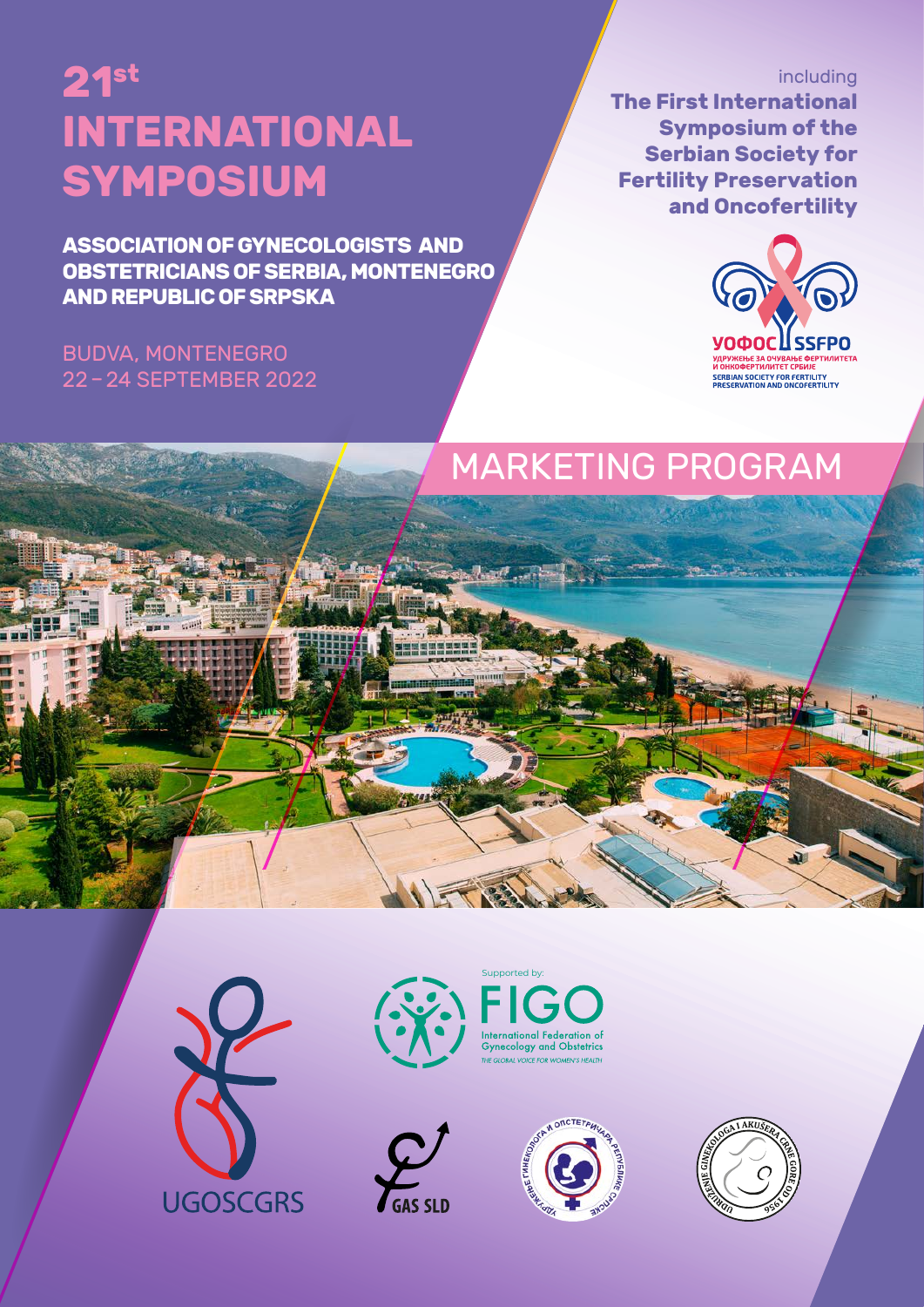www.ugoscgrs.rs

# EXHIBITOR 1 $m^2$  info booth 1 600  $\epsilon$

- Panel above info stand with logo print
- Info stand with chair

# EXHIBITOR 3m<sup>2</sup> booth X  $2000 \in$

- Sides aluminum construction with white panels, 250cm height, 100cm width of panels
- Panel above info stand with logo print
- Info stand with chair
- Table with two chairs
- Spotlight, 300 W
- Electrical connection
- Renting booth
- Installation and removal of booth

# EXHIBITOR 6 $m^2$  booth Y 2 600  $\epsilon$

- Sides aluminum construction with white panels, 250cm height, 100cm width of panels
- Panel above info stand with logo print
- Info stand with chair
- Table with two chairs
- Spotlight, 300 W
- Electrical connection
- Renting booth
- Installation and removal of booth

# EXHIBITOR 9 $m^2$  booth Z 3 500  $\epsilon$

- Sides aluminum construction with white panels, 250cm height, 100cm width of panels
- Panel above info stand with logo print
- Info stand with chair
- Table with two chairs
- Spotlight, 300 W
- Electrical connection
- Renting booth
- Installation and removal of booth

Beside above mentioned, every exhibitor has rights to:

- Have their logo in program of CONGRESS
- One full participation fee
- Set of materials designed for participants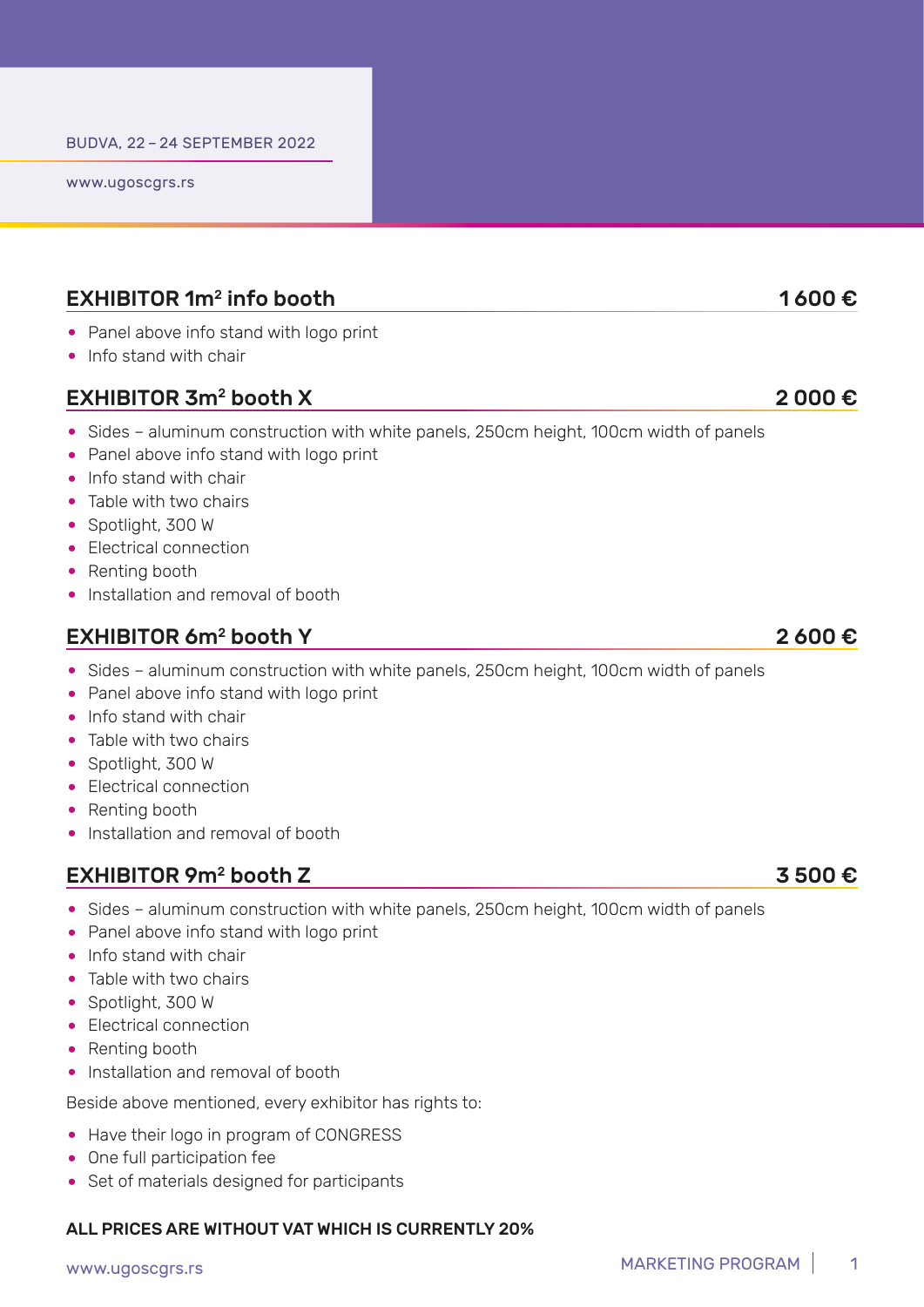

ASSOCIATION OF GYNECOLOGISTS AND OBSTETRICIANS OF SERBIA, MONTENEGRO AND REPUBLIC OF SRPSKA

# ADVERTISER

| Emphasis logo in CONGRESS program  | 240 €. |
|------------------------------------|--------|
| Emphasis logo on CONGRESS WEB SITE | 180 €  |
| Half page, landscape advertisement | 250 €. |
| Full page, portrait advertisement  | 480 €. |
|                                    |        |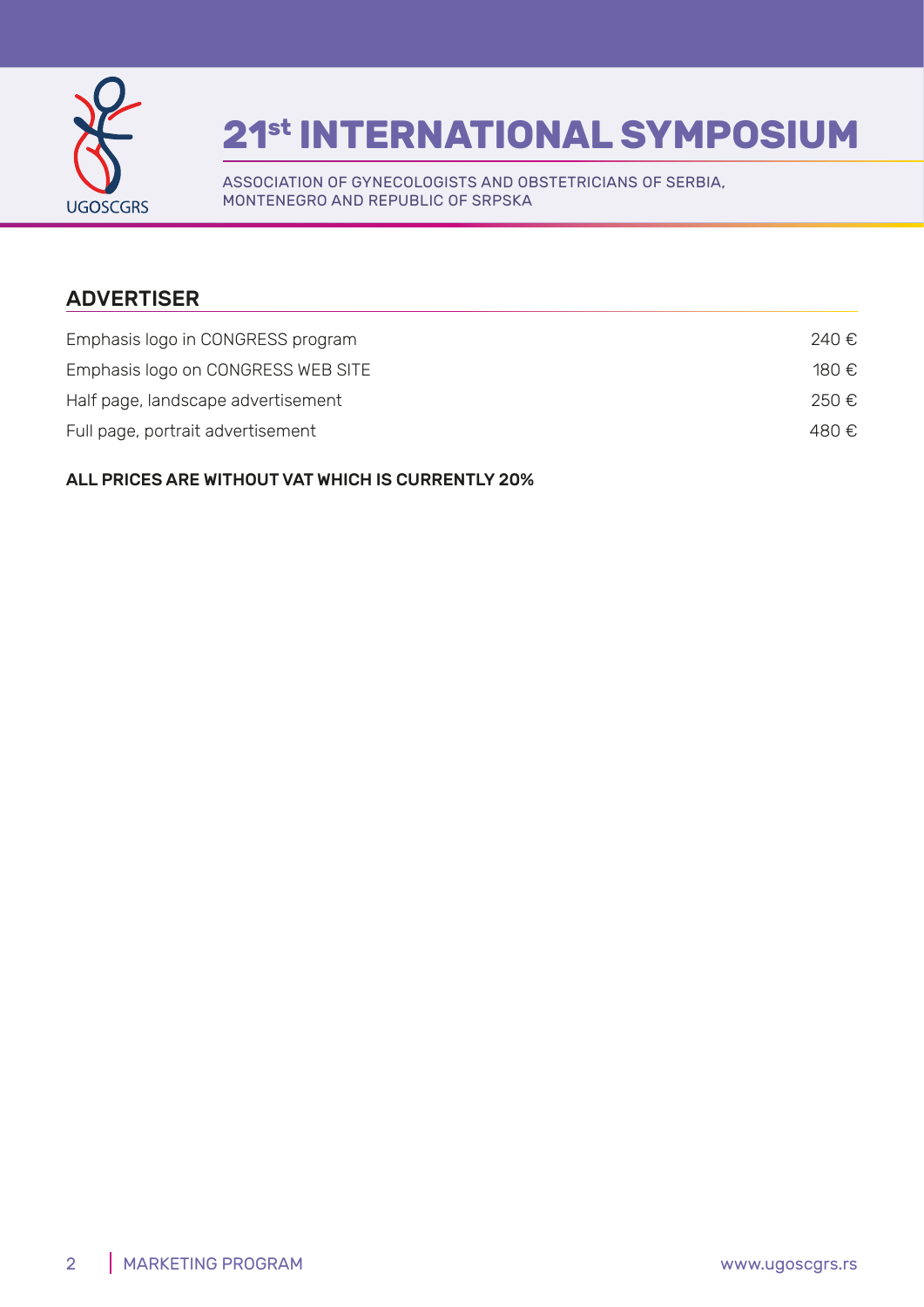www.ugoscgrs.rs

#### GENERAL SPONSOR  $\qquad \qquad$  10 000 €

This type of sponsor has rights to:

- Emphasis logo and company name in printed and propaganda material of CONGRESS
- Full page, portrait advertisement in CONGRESS program
- Full page, portrait advertisement in Book of abstracts
- Emphasis logo of GENERAL sponsor in CONGRESS program in the separate section
- Emphasis logo of GENERAL sponsor in Book of abstracts in the separate section
- Company logo on CONGRESS web site
- Distribute propaganda material during the period of CONGRESS
- Distribute propaganda material in special CONGRESS bags
- Equipped exhibition space up to 15m<sup>2</sup>
- 15 full participation fees
- 15 sets of materials for participants
- Certificate of appreciation, given on the Ceremonial opening of CONGRESS

## PLATINUM SPONSOR 8 000 €

This type of sponsor has rights to:

- Emphasis logo and company name in printed and propaganda material of CONGRESS
- Full page, portrait advertisement in CONGRESS program
- Full page, portrait advertisement in Book of abstracts
- Emphasis logo of GENERAL sponsor in CONGRESS program in the separate section
- Emphasis logo of GENERAL sponsor in Book of abstracts in the separate section
- Company logo on CONGRESS WEB site
- Distribute propaganda material during the period of CONGRESS
- Distribute propaganda material in special CONGRESS bags
- Equipped exhibition space up to 9m<sup>2</sup>
- 9 full participation fees
- 9 sets of materials for participants
- Certificate of appreciation, given on the Ceremonial opening of CONGRESS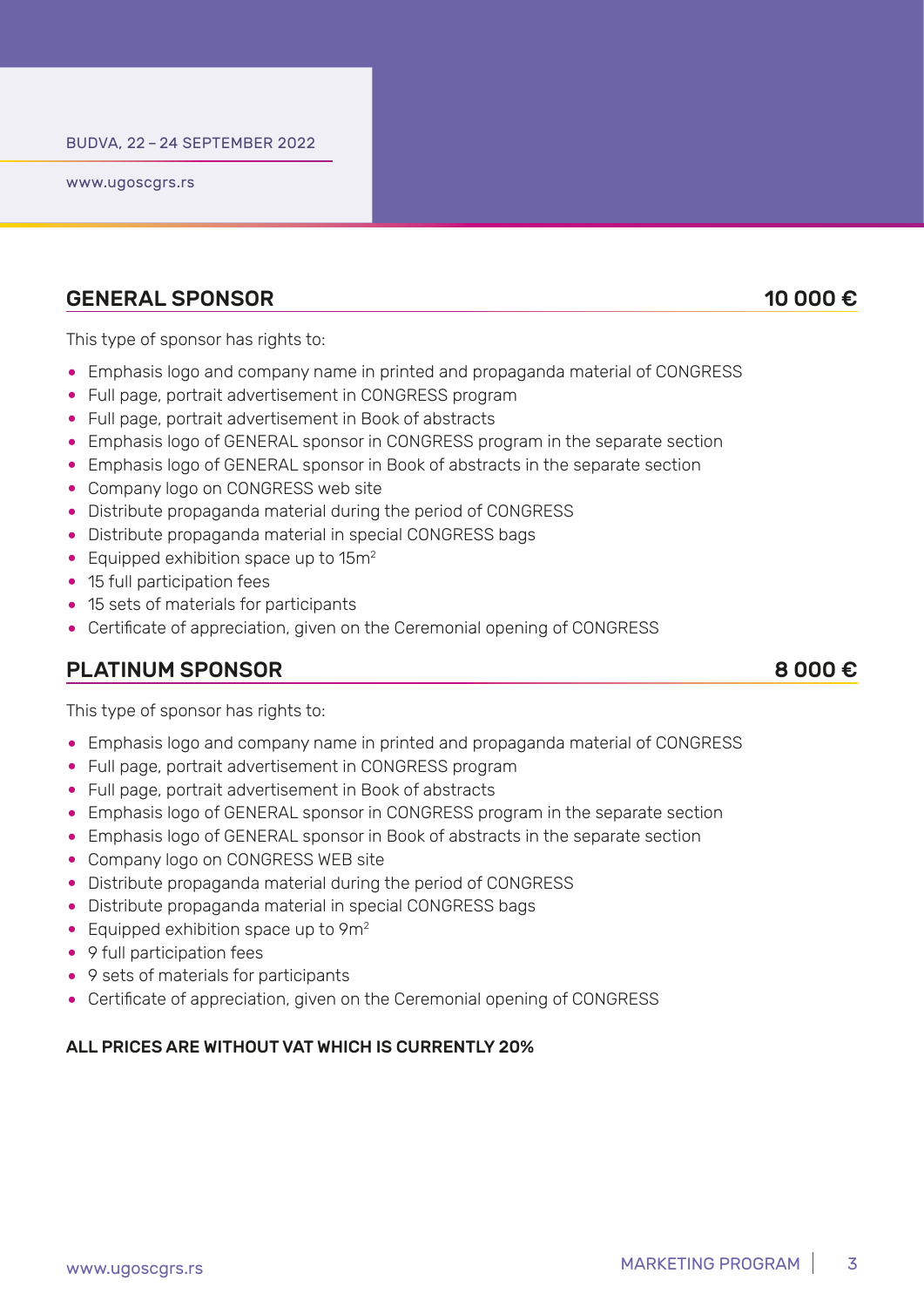

ASSOCIATION OF GYNECOLOGISTS AND OBSTETRICIANS OF SERBIA, MONTENEGRO AND REPUBLIC OF SRPSKA

# GOLD SPONSOR WITH COMMERCIAL LECTURE 6 000 €

This type of sponsor has rights to:

- Emphasis logo and company name in printed and propaganda material of CONGRESS
- Full page, portrait advertisement in CONGRESS program
- Full page, portrait advertisement in Book of abstracts
- Emphasis logo of GOLD sponsor in CONGRESS program in the separate section
- Emphasis logo of GOLD sponsor in Book of abstracts in the separate section
- Company logo on CONGRESS WEB site
- Distribute propaganda material during the period of CONGRESS
- Distribute propaganda material in special CONGRESS bags
- Commercial lecture up to 15 minutes
- Equipped exhibition space up to 6m<sup>2</sup>
- 5 full participation fees
- 5 sets of materials for participants
- Certificate of appreciation, given on the Ceremonial opening of CONGRESS

# GOLD SPONSOR  $5\,000\, \epsilon$

This type of sponsor has rights to:

- Emphasis logo and company name in printed and propaganda material of CONGRESS
- Full page, portrait advertisement in CONGRESS program
- Full page, portrait advertisement in Book of abstracts
- Emphasis logo of GOLD sponsor in CONGRESS program in the separate section
- Emphasis logo of GOLD sponsor in Book of abstracts in the separate section
- Company logo on CONGRESS WEB site
- Distribute propaganda material during the period of CONGRESS
- Distribute propaganda material in special CONGRESS bags
- Commercial lecture up to 15 minutes
- Equipped exhibition space of  $6m^2$
- 5 full participation fees
- 5 sets of materials for participants
- Certificate of appreciation, given on the Ceremonial opening of CONGRESS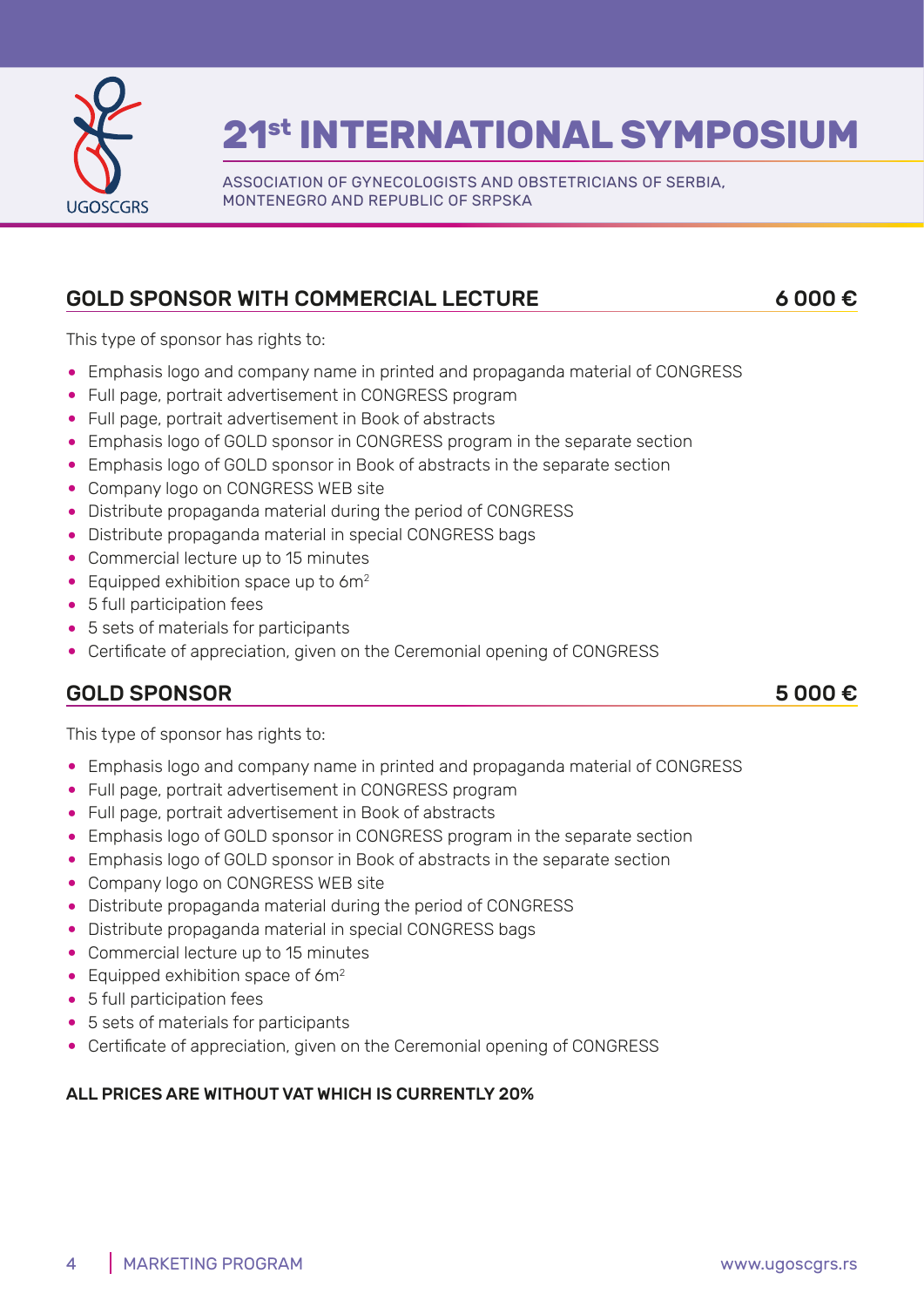www.ugoscgrs.rs

#### SILVER SPONSOR 3 500 €

This type of sponsor has rights to:

- Emphasis logo and company name in printed and propaganda material of CONGRESS
- Half page, landscape advertisement in CONGRESS program
- Half page, landscape advertisement in Book of abstracts
- Emphasis logo of SILVER sponsor in CONGRESS program in the separate section
- Emphasis logo of SILVER sponsor in Book of abstracts in the separate section
- Company logo on CONGRESS WEB site
- Distribute propaganda material during the period of CONGRESS
- Distribute propaganda material in special CONGRESS bags
- Equipped exhibition space up to 4m<sup>2</sup>
- 3 full participation fees
- 3 sets of materials for participants
- Certificate of appreciation, given on the Ceremonial opening of CONGRESS

## BRONZE SPONSOR 2 500 €

This type of sponsor has rights to:

- Emphasis logo and company name in printed and propaganda material of CONGRESS
- Half page, landscape advertisement in CONGRESS program
- Half page, landscape advertisement in Book of abstracts
- Emphasis logo of BRONZE sponsor in CONGRESS program in the separate section
- Emphasis logo of BRONZE sponsor in Book of abstracts in the separate section
- Company logo on CONGRESS WEB site
- Equipped exhibition space of  $1m<sup>2</sup>$
- 1 full participation fee
- 1 set of materials for participants
- Certificate of appreciation, given on the Ceremonial opening of CONGRESS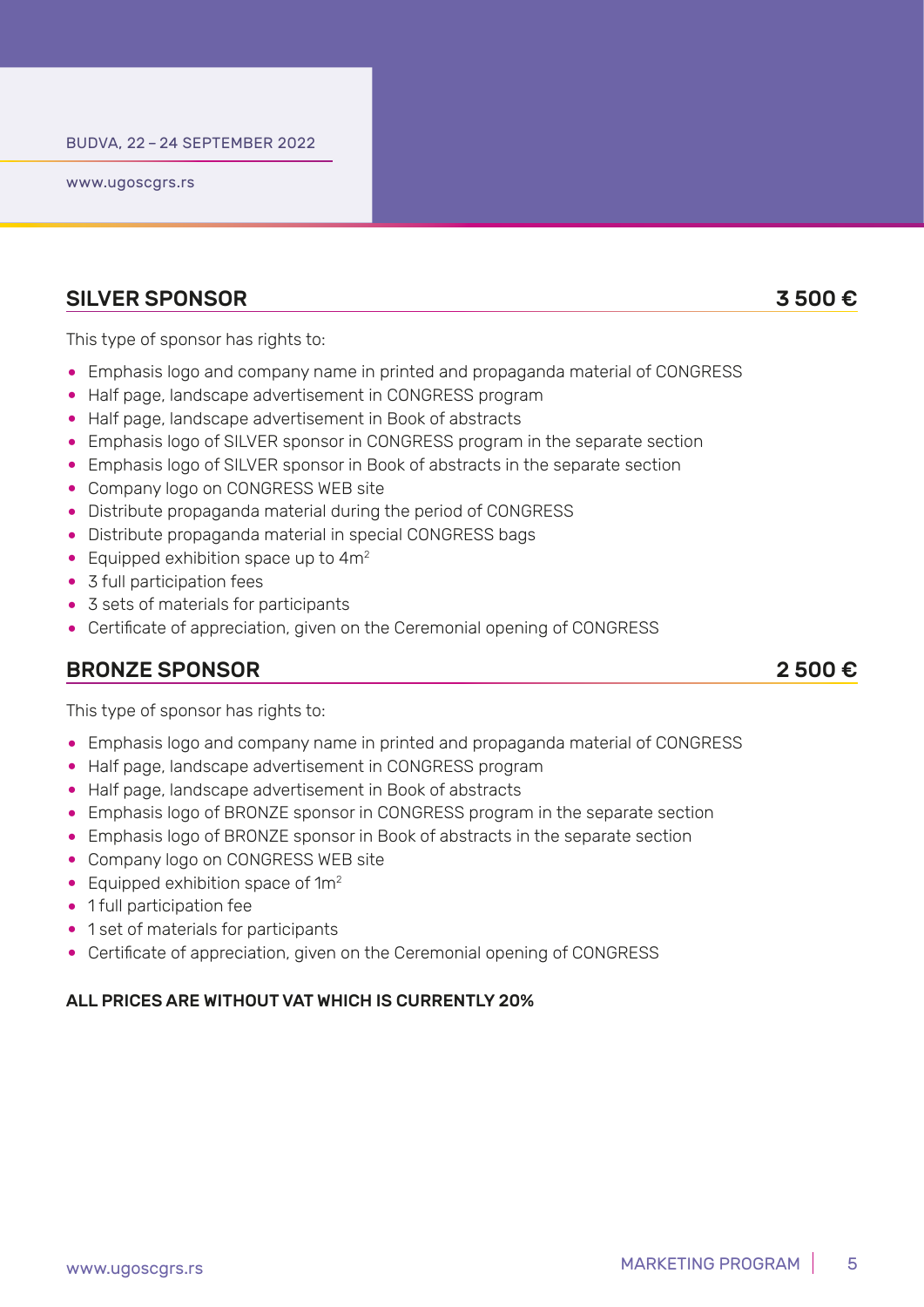

ASSOCIATION OF GYNECOLOGISTS AND OBSTETRICIANS OF SERBIA, MONTENEGRO AND REPUBLIC OF SRPSKA

# OPENING CEREMONY SPONSOR 5 000 €

This type of sponsor has rights to:

- Emphasis logo and company name in printed and propaganda material of CONGRESS
- Full page, portrait advertisement in CONGRESS program
- Full page, portrait advertisement in Book of abstracts
- Emphasis logo and an advertisement in the program of opening ceremony
- Emphasis logo of sponsor in CONGRESS program in the separate section
- Emphasis logo of sponsor in Book of abstracts in the separate section
- Five full participation fees
- Five sets of materials for participants
- Speech on the opening ceremony
- Certificate of appreciation, given on the Ceremonial opening of CONGRESS

# COMMERCIAL LECTURE 45 min  $\blacksquare$  4 000 €

This type of sponsor has rights to:

- Emphasis logo and company name in printed and propaganda material of CONGRESS
- Full page, portrait advertisement in CONGRESS program
- Full page, portrait advertisement in Book of abstracts
- Emphasis logo of sponsor in CONGRESS program in the separate section
- Emphasis logo of sponsor in Book of abstracts in the separate section
- 45 minutes lecture or presentation in the main plenary room
- Certificate of appreciation, given on the Ceremonial opening of CONGRESS

## COMMERCIAL LECTURE 30 min 3 000 €

This type of sponsor has rights to:

- Emphasis logo and company name in printed and propaganda material of CONGRESS
- Full page, portrait advertisement in CONGRESS program
- Full page, portrait advertisement in Book of abstracts
- Emphasis logo of sponsor in CONGRESS program in the separate section
- Emphasis logo of sponsor in Book of abstracts in the separate section
- 30 minutes lecture or presentation in the main plenary room
- Certificate of appreciation, given on the Ceremonial opening of CONGRESS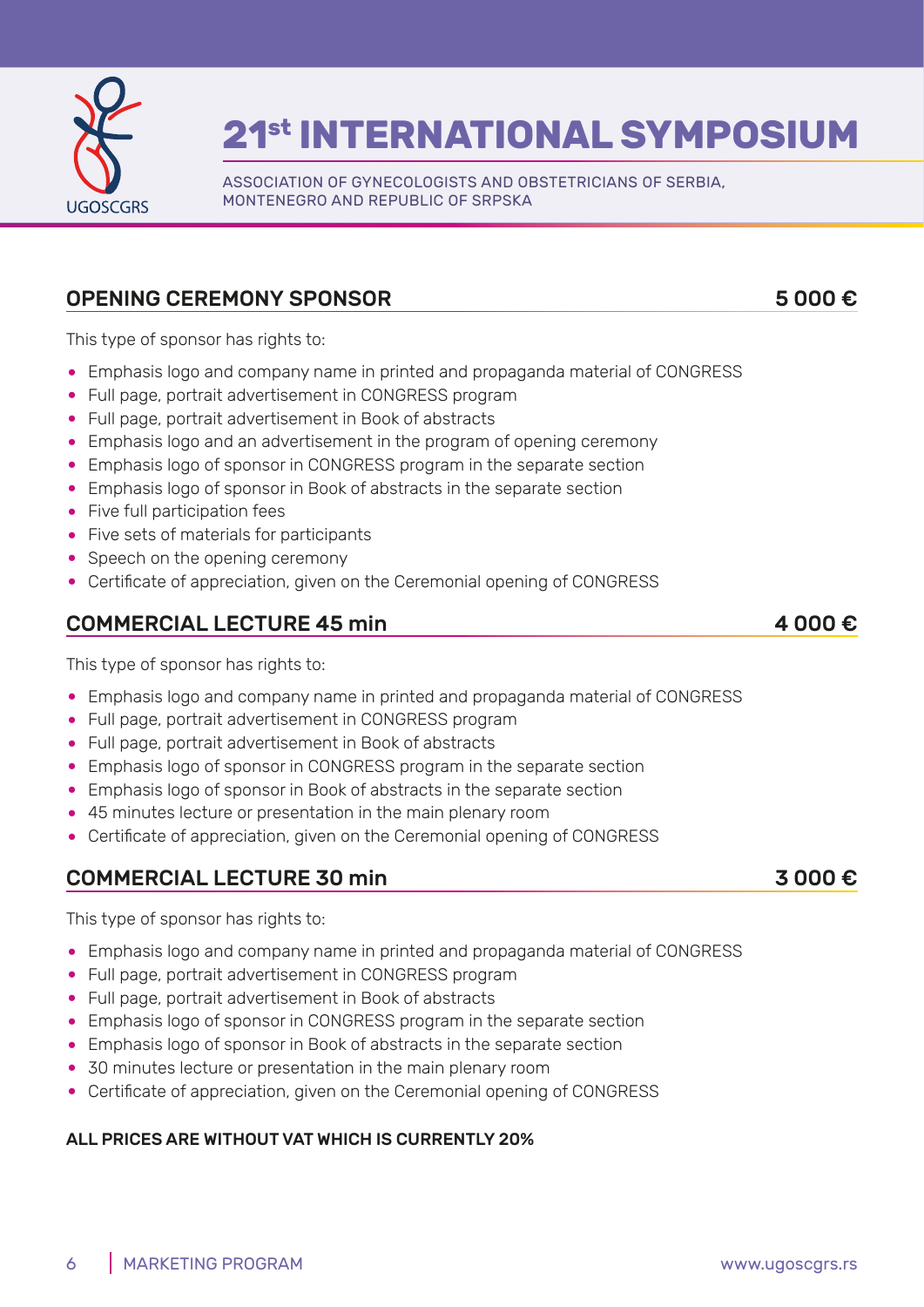### COMMERCIAL LECTURE 15 min 2 000 €

This type of sponsor has rights to:

- Emphasis logo and company name in printed and propaganda material of CONGRESS
- Full page, portrait advertisement in CONGRESS program
- Full page, portrait advertisement in Book of abstracts
- Emphasis logo of sponsor in CONGRESS program in the separate section
- Emphasis logo of sponsor in Book of abstracts in the separate section
- 15 minutes lecture or presentation in the main plenary room
- Certificate of appreciation, given on the Ceremonial opening of CONGRESS

### SOCIAL MEDIA SPONSOR 2 500 €

This type of sponsor has rights to:

- Emphasis logo and company name in printed and propaganda material of CONGRESS
- 3 social media posts
- One full participation fee
- Certificate of appreciation, given on the Ceremonial opening of CONGRESS

#### COFFEE BREAK SPONSOR 1500 €

- Emphasis logo in CONGRESS program
- Two hostesses to distribute propaganda material during coffee break
- Two roll-up banners during coffee break, size 100x200cm
- Emphasis logo on CONGRESS WEB site
- Emphasis logo in CONGRESS program next to section coffee break
- One full participation fee
- Certificate of appreciation, given on the Ceremonial opening of CONGRESS

### VIP DINNER SPONSOR  $\bullet$  4 000 €

VIP DINNER IS PROVIDED FOR SPEAKERS AND IMPORTANT GUESTS OF CONGRESS

- Emphasis logo in CONGRESS program
- Emphasis logo on CONGRESS WEB site
- Opportunity to hold welcome speech
- Emphasis logo on invitations for VIP DINNER
- Certificate of appreciation, given on the VIP dinner
- One full participation fee